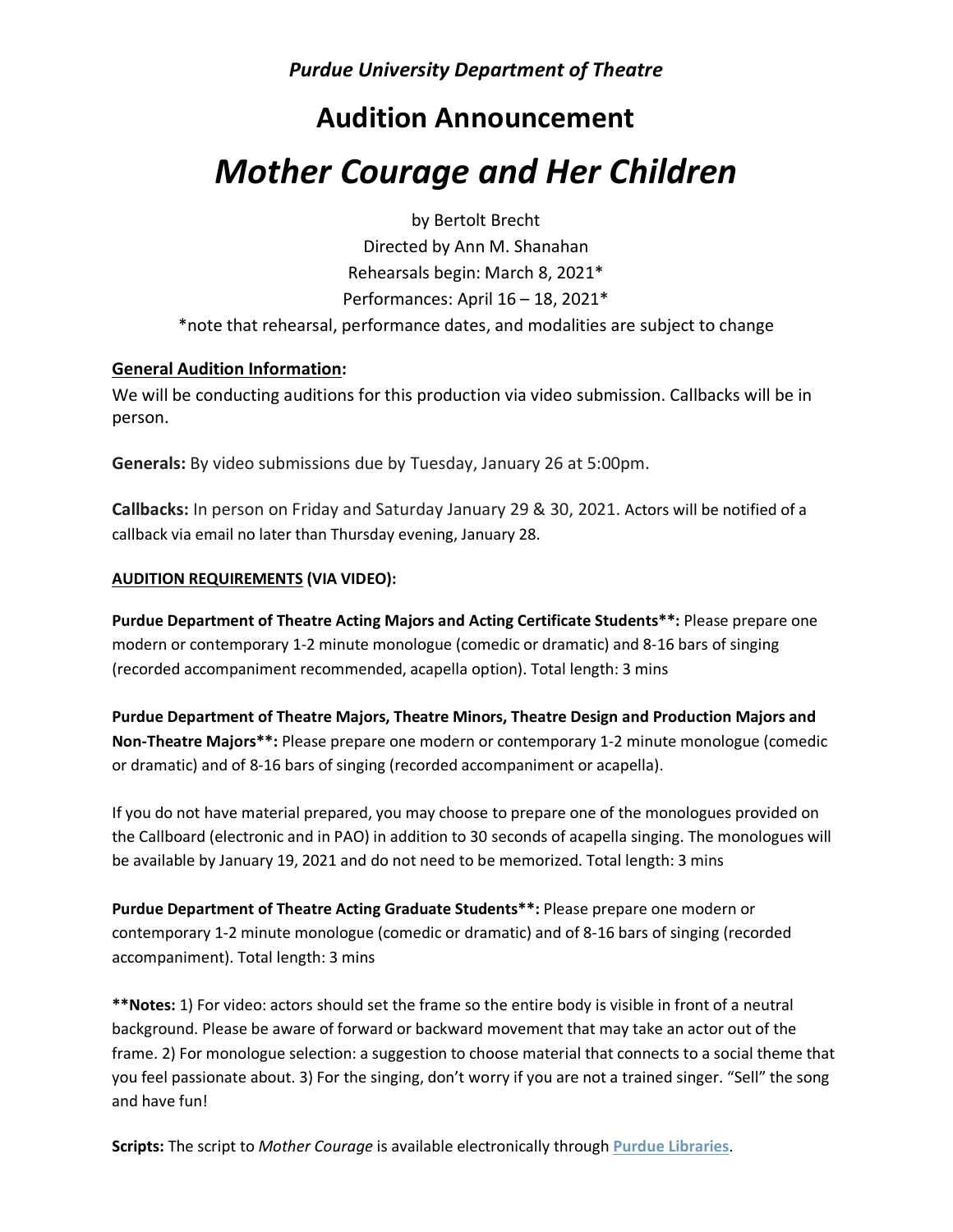**A Note on Staged Intimacy:** All staged contact will be led in rehearsals by a consultant trained in staging intimacy. All instances of staged intimacy for the characters required of the script are noted in parentheses in the character description below. If actors prefer not to be considered for characters because of staged intimacy or have questions they will be given an option to indicate this on the online audition form.

**A Note on Staged Violence:** All staged contact will be led in rehearsals by a consultant trained in staging violence. All instances of staged violence for the characters required of the script are noted in parentheses in the character description below.

\*\* **Important Note on COVID-19:** Please note that with social distancing and safety considerations related to COVID-19, staging, including intimacy and violence may be curtailed, abstracted, or cut.

**Enrollment Requirement:** Student actors cast in this production must register for 2-3 credits of THTR 536 Rehearsal and Performance.

### **Roles open for audition:**

**MOTHER COURAGE** - The play's antiheroic protagonist, a businesswoman with three children; she sells provisions in wartime from her wagon. Mother Courage seeks to protect her children from the violence of war, but again and again her business interests trump her efforts at saving their lives. (Sings, scripted slap in the face to Eilif; smokes a pipe)

**KATTRIN -** Mother Courage's kindhearted daughter. She loves children. She is mute. Kattrin finds a voice of sorts at the end of the play and is the only character that shows real courage. (Scripted suggestion of sexual assault; dies by gunshot)

**EILIF -** Courage's brave son. Eilif enlists as a soldier; makes a name for himself by killing villagers and stealing their livestock to feed his starving regiment. He is executed during peacetime for performing similar acts. (Sings; scripted slap to his face)

**SWISS CHEESE** - Mother Courage's honest son; dies because of his honesty and lack of intelligence and savvy.

**THE RECRUITER** - A disheartened officer who struggles to recruit soldiers to the war.

**THE SERGEANT** - The cynical officer, partner to the recruiter, who haggles with Mother Courage over a belt buckle while the recruiter persuades Eilif to enlist.

**THE COOK** - Darkly ironic, he serves as the comic relief. An aging would-be-lover, the cook has considerable charm, having seduced many women, including Yvette. (Sings)

**THE GENERAL** - Eilif's commanding officer; loves to eat. Commends him for his murder of the peasants and theft of their livestock during the war.

**THE CHAPLAIN** - The chaplain lacks true religious conviction. A Protestant, he disguises himself as a Catholic to save his life. (Sings)